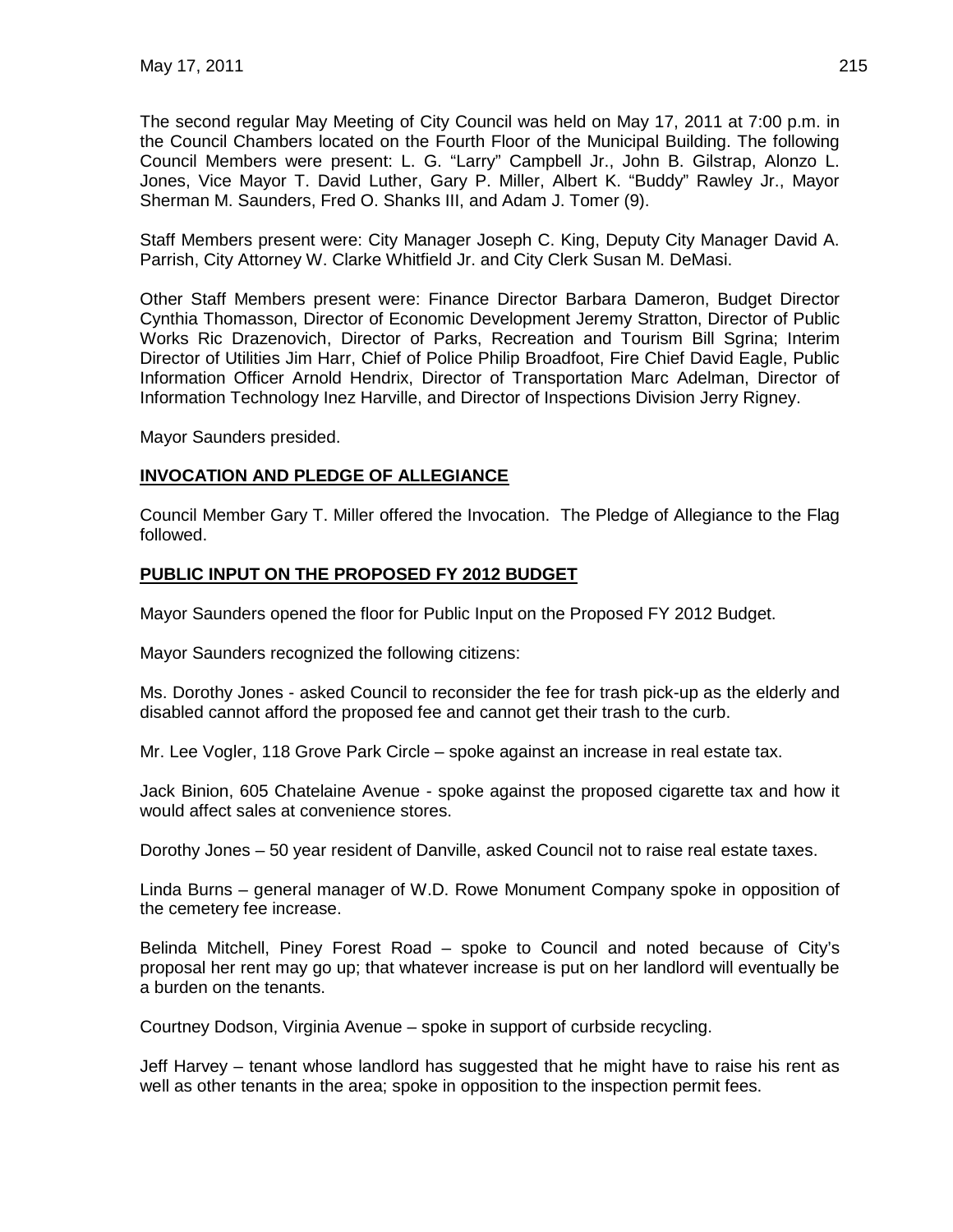Frank Armstrong – owner of Blue Ridge Tobacco and Prudence Powell, store manager both spoke in opposition to the tobacco tax.

*Council Member Gilstrap questioned Mr. Armstrong as to the cost of cigarettes in his store.*

Mary Martin, Tarheel Tobacco, Lowe's Drive - spoke in opposition to the tobacco tax.

#### **PUBLIC HEARINGS ON PROPOSED FY 2012 TAX AND FEE INCREASES**

Mayor Saunders opened the floor for a Public Hearing to consider the Proposed FY 2012 Tax and Fee increases. Notice of the Public Hearing was published in the Danville Register and Bee on April 15, 2011.

Mayor Saunders recognized the following citizens:

Charlene Gunter – spoke in opposition of tax on rental properties.

Niaz Yousafzai - spoke in opposition of the cigarette tax.

Abdul Khan – spoke in opposition of the cigarette tax.

*Mr. Tomer asked Mr. Yousafzai the percentage of sales of cigarettes in his store. Mr. Yousafzai noted cigarette sales represented 60% of sales in his store.*

Mary Jane Shipman – spoke in opposition to closing the Westover Public Library.

Dave Armstrong – Fas Mart Convenience Stores, spoke in opposition to the cigarette tax.

Vicky and Junior Meeks – spoke in opposition to the rental inspection fees and the 10% real state tax.

Mary Martin – asked that the remarks made by herself and Mr. Armstrong appear in the minutes under the Public Hearing instead of the Budget.

Jerry Wegger – Sheetz Convenience Stores, spoke of his specific experience with a cigarette tax increase in Stephens City, Virginia; and spoke in opposition to the proposed cigarette tax.

Russell Piercy - convenience store operator, spoke in opposition to the cigarette tax.

Kirpal Singh – Quick 'N Plenty Market, spoke against cigarette tax.

Council Member Rawley asked City Manager and City Attorney about Items VIII 2, 3 and 4, that if there is no motion or second on these three items tonight, where would that put the Council with respect to State statutes, and to still have enough time to pass a budget before July 1.

Mr. Whitfield explained the rules regarding Public Hearings and First Readings. He also explained the Statute regarding Public Hearings for the budget and for tax increases.

Council Member Tomer noted he was under the assumption that the City can balance the budget without the tax increases. Mr. King confirmed this. Mr. Tomer then noted that he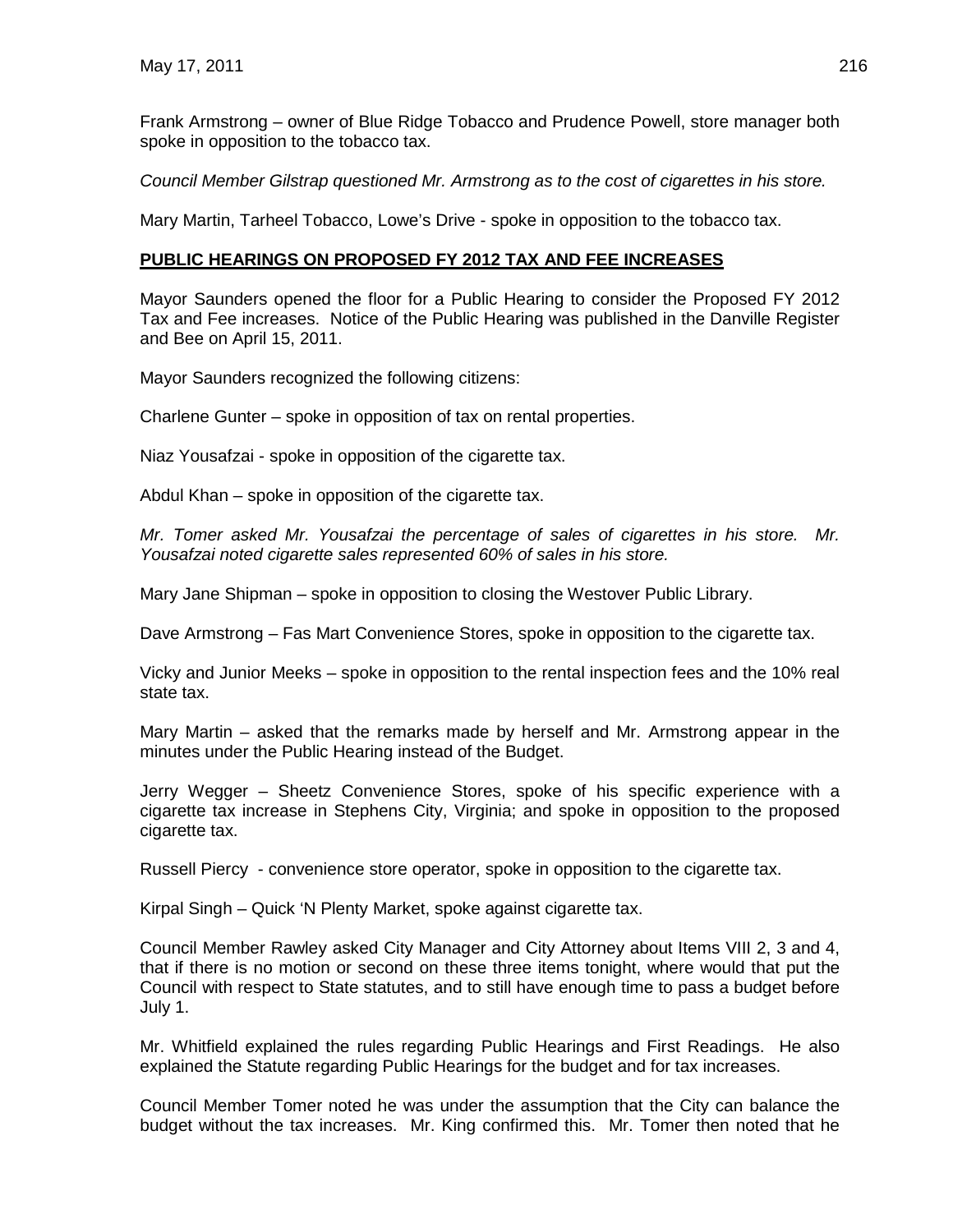was of the opinion that Council should not introduce these tax increases for first reading or second them and these three tax increases should die tonight and go no further.

Council Member Shanks noted that he believed it was the wrong time to raise any taxes and these items should die tonight.

Council Members questioned the City Attorney further regarding the procedure for public hearings and first readings of these ordinances.

Council Member Jones expressed his concerns about the City and its citizens; he noted the citizens have spoken with respect to the proposed ordinances.

Council Members discussed the proposed tax increases further.

After calling for a motion, Mayor Saunders Stated:

#### **Items VIII A, 1-4 - No Action**.

Mayor Saunders called for a 15 minute recess.

#### **PUBLIC HEARING – NEW FEES OR INCREASING EXISTING FEES – CERTAIN SERVICES.**

Mayor Saunders opened the floor for a Public Hearing to consider Establishing New Fees or Increasing Existing Fees for Certain Services Provided by the City of Danville, Virginia. Notice of the Public Hearing was published in the Danville Register and Bee on May  $6<sup>th</sup>$ , May 10<sup>th</sup>, May 13<sup>th</sup>, and May 17<sup>th</sup>, 2011.

No one present desired to be heard and the Public Hearing was closed.

Upon **Motion** by Council Member Miller, an Ordinance entitled:

### **ORDINANCE NO. 2011-05.11**

AMENDING AND ESTABLISHING CERTAIN FEES AND CHARGES FOR FIRE, POLICE, PUBLIC WORKS NUISANCE VIOLATIONS, INFORMATION TECHNOLOGY, INSPECTIONS, AND MASS TRANSIT EFFECTIVE JULY 1, 2011.

was presented by its **First Reading**, as required by City Charter, to lie over before final adoption.

The Motion **FAILED** due to lack of a second.

Upon **Motion** by Council Member Miller, an Ordinance entitled:

#### **ORDINANCE NO. 2011-05.12**

ESTABLISHING CERTAIN SANITATION USER FEES OF THE CITY OF DANVILLE, DEPARTMENT OF PUBLIC WORKS, EFFECTIVE JULY 1, 2011.

was presented by its **First Reading**, as required by City Charter, to lie over before final adoption.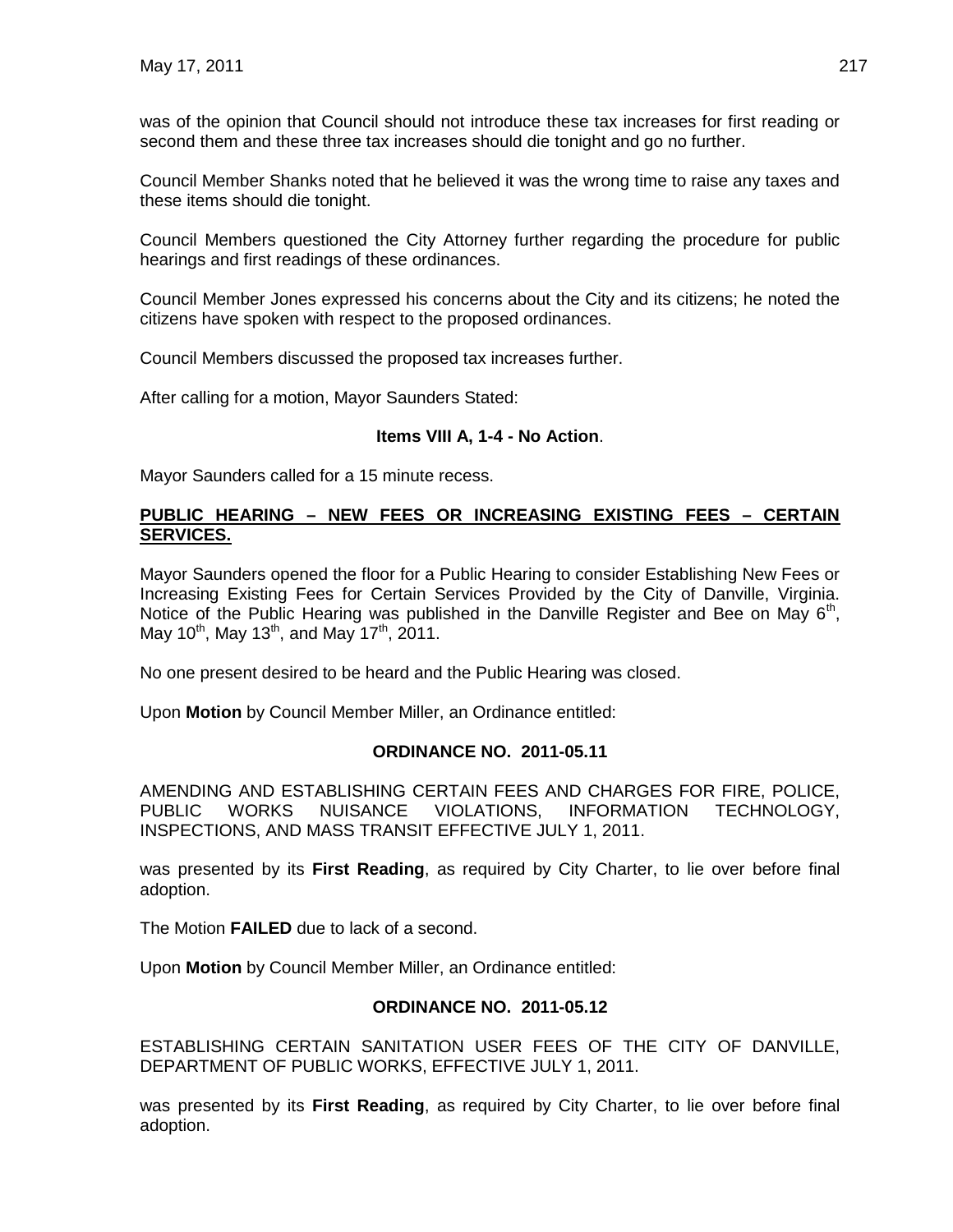The Motion **FAILED** due to lack of a second.

# **NO ACTION WAS TAKEN ON ITEM VIII B.4**

# **OLD BUSINESS**

### **MINUTES**

Upon **Motion** by Council Member Shanks and **second** by Council Member Rawley, Minutes of the Regular Council Meeting held on May 3, 2011 were approved as presented. Draft copies had been distributed prior to the Meeting.

# **CONSIDERATION – BUDGET OF SCHOOL BOARD FOR FY ENDING JUNE 30, 2012**

Council Member Jones **moved** adoption of a Resolution entitled:

### **RESOLUTION 2011-05.01**

A RESOLUTION APPROVING THE BUDGET OF THE SCHOOL BOARD OF THE CITY OF DANVILLE FOR THE FISCAL YEAR ENDING JUNE 30, 2012.

The Motion was **seconded** by Council Member Shanks:

Council Member Gilstrap noted that he would like to request the School or the City to address the problem with the track facility at George Washington High School.

The Motion **passed** with the following vote:

| VOTE: | 9-0                                        |
|-------|--------------------------------------------|
| AYE:  | Campbell, Gilstrap, Jones, Luther, Miller, |
|       | Rawley, Saunders, Shanks and Tomer (9)     |
| NAY:  | None $(0)$                                 |

### **PUBLIC HEARING – CONSIDERATION OF BUDGET AMENDMENTS - FY 2011**

Mayor Saunders opened the floor for a Public Hearing to consider Amendments to the Fiscal Year 2011 Budget Appropriation Ordinances. Notice of the Public Hearing was published in the Danville Register and Bee on May  $10<sup>th</sup>$ , 2011.

No one present desired to be heard and the Public Hearing was closed.

Upon **Motion** by Council Member Rawley and **second** by Council Member Jones, the following **Ordinances** entitled:

### **ORDINANCE NO. 2011-05.03**

AN ORDINANCE AMENDING THE FISCAL YEAR 2011 BUDGET APPROPRIATION ORDINANCE BY INCREASING REVENUES FROM THE TOBACCO REGION OPPORTUNITY FUND FOR AN ECONOMIC DEVELOPMENT INCENTIVE PACKAGE FOR NEXTGEN AERONAUTICS FOR AN APPROPRIATION IN THE AMOUNT OF \$553,000 AND APPROPRIATING THE SAME.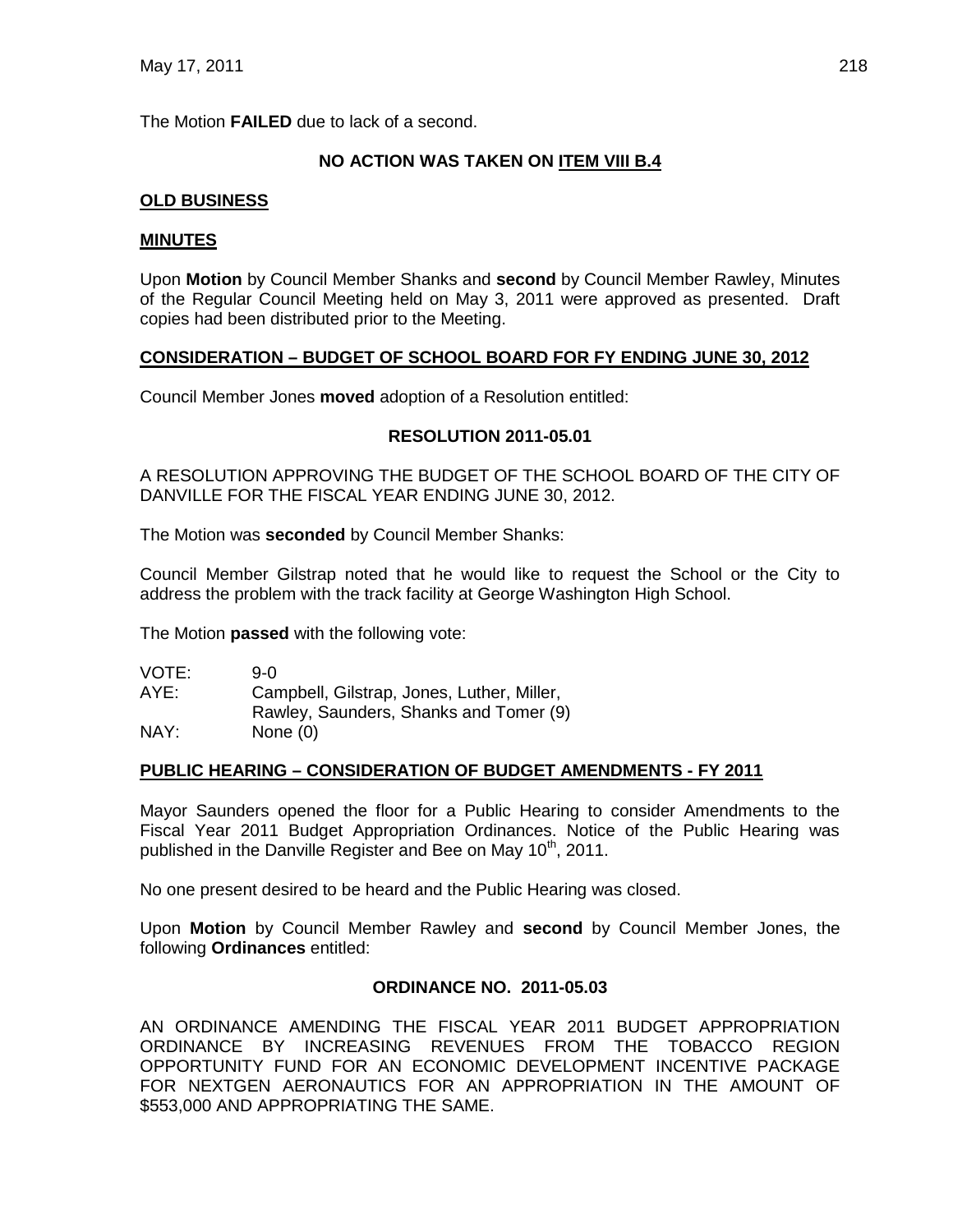#### **ORDINANCE NO. 2011-05.04**

AN ORDINANCE AMENDING THE FISCAL YEAR 2011 BUDGET APPROPRIATION ORDINANCE TO PROVIDE FOR A GRANT FROM THE FEDERAL EMERGENCY MANAGEMENT AGENCY AND THE DEPARTMENT OF HOMELAND SECURITY'S 2010 ASSISTANCE TO FIREFIGHTERS GRANT PROGRAM FOR TRAINING PROPS AND TRAINING FOR THE DANVILLE/PITTSYLVANIA FIRE TRAINING CENTER IN THE AMOUNT OF \$82,085, AND LOCAL MATCH OF \$10,261 FROM THE GENERAL FUND SUPPORT OF GRANTS AND \$10,261 FROM PITTSYLVANIA COUNTY FOR A TOTAL APPROPRIATION IN THE AMOUNT OF \$102,607 AND APPROPRIATING SAME

#### **ORDINANCE NO. 2011-05.05**

AN ORDINANCE AMENDING THE FISCAL YEAR 2011 BUDGET APPROPRIATION ORDINANCE TO PROVIDE FOR A GRANT FROM THE J.T. MINNIE MAUDE CHARITABLE TRUST FOR THE PURCHASE OF PERSONAL PROTECTIVE EQUIPMENT FOR THE FIRE DEPARTMENT'S TECHNICAL RESCUE TEAM IN THE AMOUNT OF \$11,494 AND APPROPRIATING SAME

#### **ORDINANCE NO. 2011-05.06**

AN ORDINANCE AMENDING THE FISCAL YEAR 2011 BUDGET APPROPRIATION ORDINANCE TO PROVIDE FOR A GRANT FROM THE J.T. MINNIE MAUDE CHARITABLE TRUST TO PROVIDE FUNDS TO PURCHASE A SPARKY FIREDOG COSTUME IN THE AMOUNT OF \$4,800 AND APPROPRIATING SAME

**Passed** with the following vote:

| VOTE: | 9-0.                                       |
|-------|--------------------------------------------|
| AYE:  | Campbell, Gilstrap, Jones, Luther, Miller, |
|       | Rawley, Saunders, Shanks and Tomer (9)     |
| NAY:  | None $(0)$                                 |

### **APPOINTMENTS**

Vice Mayor Luther **moved** adoption of a Resolution entitled:

### **RESOLUTION NO. 2011-05.03**

A RESOLUTION APPOINTING ANDREW W. TYRELL TO THE DANVILLE-PITTSYLVANIA COMMUNITY POLICY AND MANAGEMENT BOARD TO REPRESENT THE DANVILLE PUBLIC SCHOOLS

The Motion was **seconded** by Council Member Campbell and passed with the following vote:

| VOTE: | 9-0.                                       |
|-------|--------------------------------------------|
| AYE:  | Campbell, Gilstrap, Jones, Luther, Miller, |
|       | Rawley, Saunders, Shanks and Tomer (9)     |
| NAY:  | None $(0)$                                 |